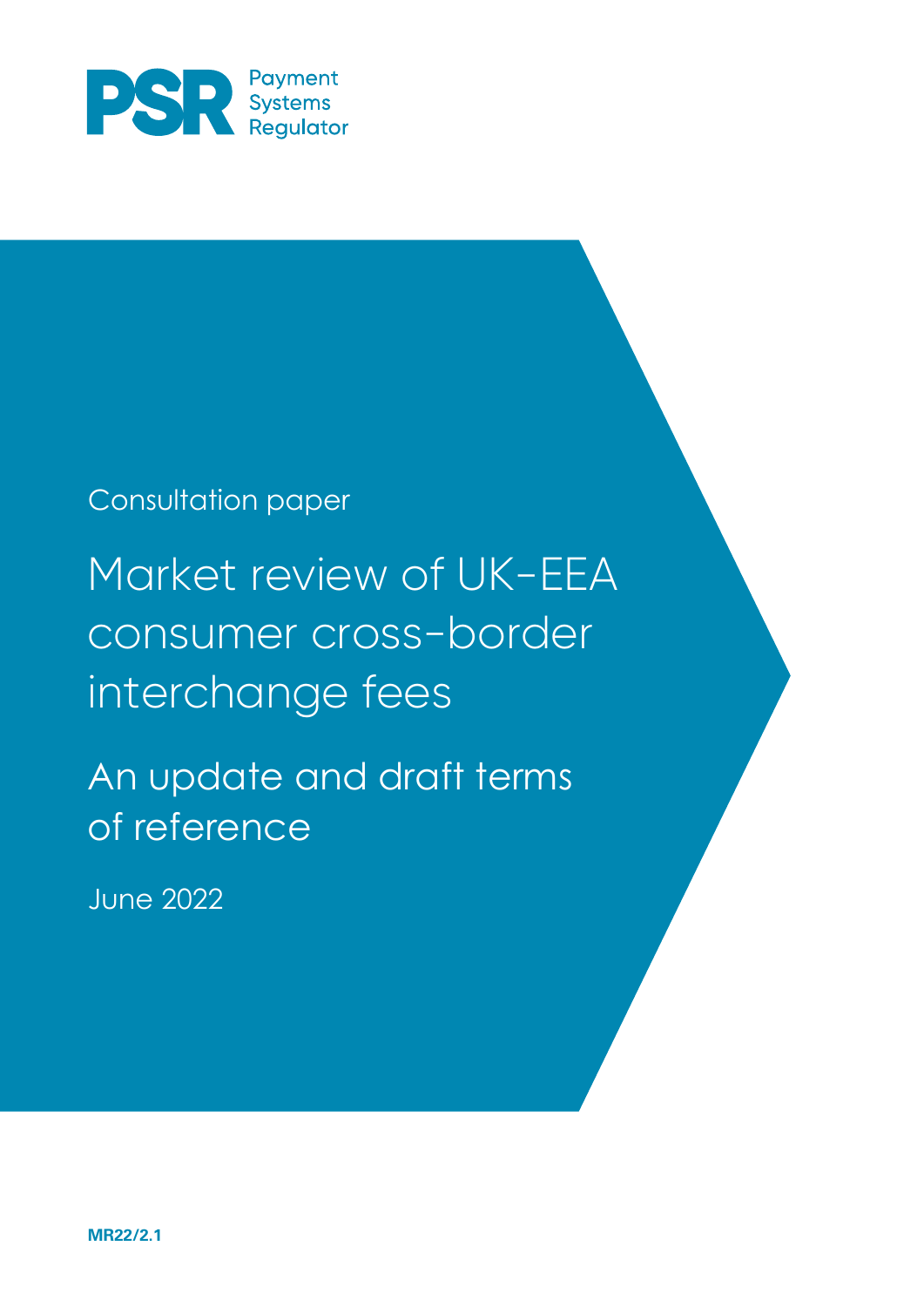We welcome your views on these draft Terms of Reference. If you would like to provide comments, please send these to us by **5pm on Tuesday 2 August 2022**.

You can email your comments to <mark>[cardfees@psr.org.uk](mailto:cardfees@psr.org.uk)</mark> or write to us at:

Cross-border interchange fees market review team Payment Systems Regulator 12 Endeavour Square London E20 1JN

We will consider your comments when preparing the final Terms of Reference for the market review.

We will seek to make the responses to this consultation available for public inspection.

When considering whether we can disclose confidential information, we will have regard to the sensitivity of the information and how best to fulfil our obligations to act fairly. If you consider that you are providing information in your response that is so sensitive that we should not disclose it, this should be made clear to us in your response. For these purposes, we will not regard a standard confidentiality statement, for instance in an email message, as a request for non-disclosure, and we do not accept blanket claims of confidentiality. In your response, you should identify the specific items that you consider to be sensitive and explain why. If you include extensive tracts of sensitive information in your response, we will ask you to submit a version of your response that we can publish.

We may also be required to disclose certain types of information, including sensitive material, to meet our legal obligations – for example, if we are asked to disclose a confidential consultation response under the Freedom of Information Act 2000. We will endeavour to consult you if we receive such a request under the Freedom of Information Act 2000. Any decision we make not to disclose information can be reviewed by the Information Commissioner and the Information Rights Tribunal.

You can download this consultation paper from our website: **[https://www.psr.org.uk/publications/market-reviews/mr22-2-1-UK-EEA-cross-border](https://www.psr.org.uk/publications/market-reviews/mr22-2-1-UK-EEA-cross-border-interchange-fees)[interchange-fees](https://www.psr.org.uk/publications/market-reviews/mr22-2-1-UK-EEA-cross-border-interchange-fees)**

We take our data protection responsibilities seriously and will process any personal data that you provide to us in accordance with the Data Protection Act 2018, the General Data Protection Regulation and our PSR Data Privacy Policy. For more information on how and why we process your personal data, and your rights in respect of the personal data that you provide to us, please see our website privacy policy, available here:<https://www.psr.org.uk/privacy-notice>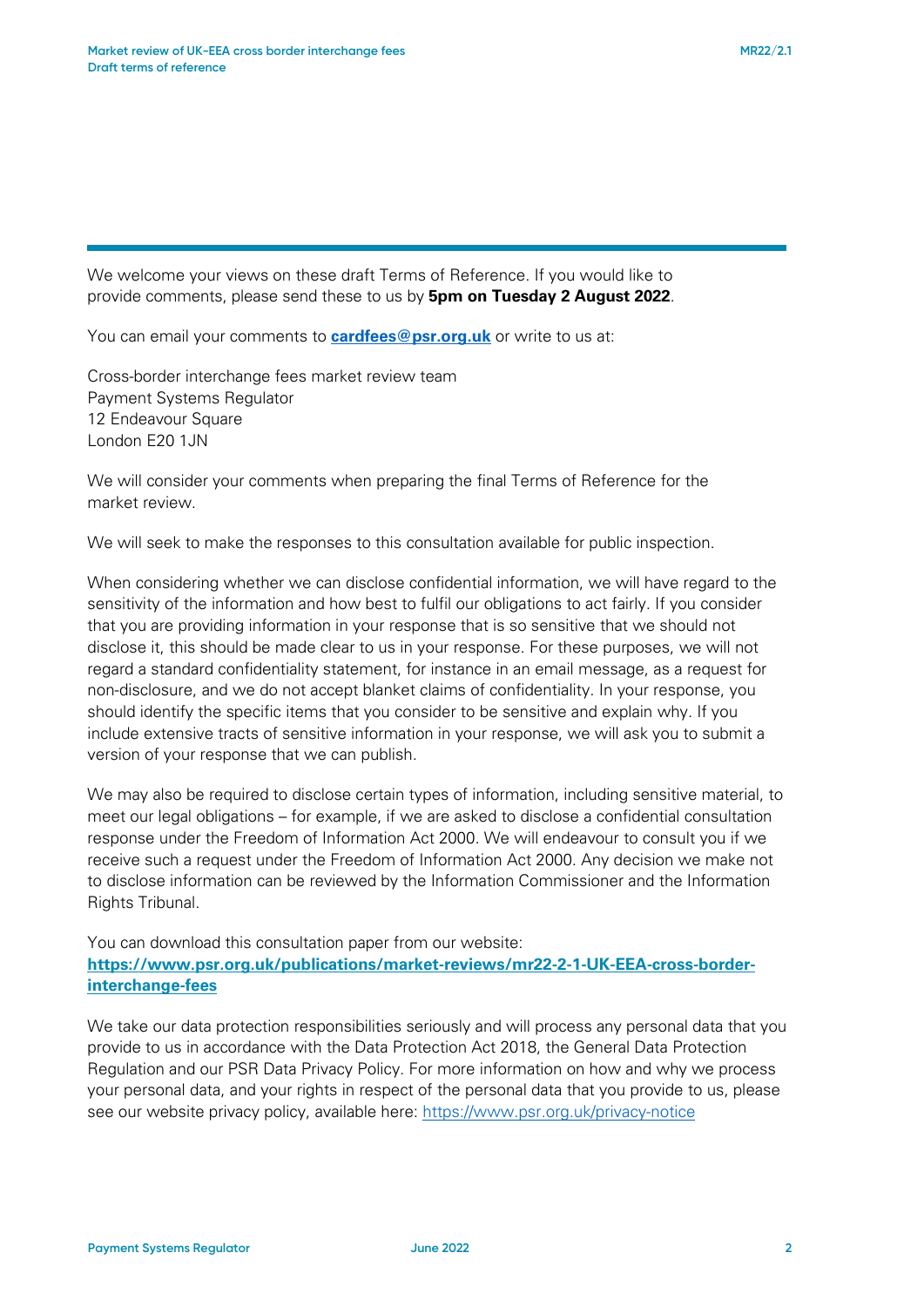## **Contents**

|                         | <b>Introduction</b>                          | 4  |
|-------------------------|----------------------------------------------|----|
|                         | What are cross-border interchange fees?      | 4  |
|                         | Why we are carrying out this market review   | 8  |
| $\overline{2}$          | Proposed scope and approach                  | 9  |
|                         | Proposed scope of the market review          | 9  |
|                         | Proposed approach to the market review       | 9  |
|                         | Possible outcomes                            | 10 |
| $\overline{\mathbf{3}}$ | <b>Consultation questions and next steps</b> | 12 |
|                         | Consultation questions                       | 12 |
|                         | How to provide comments                      | 13 |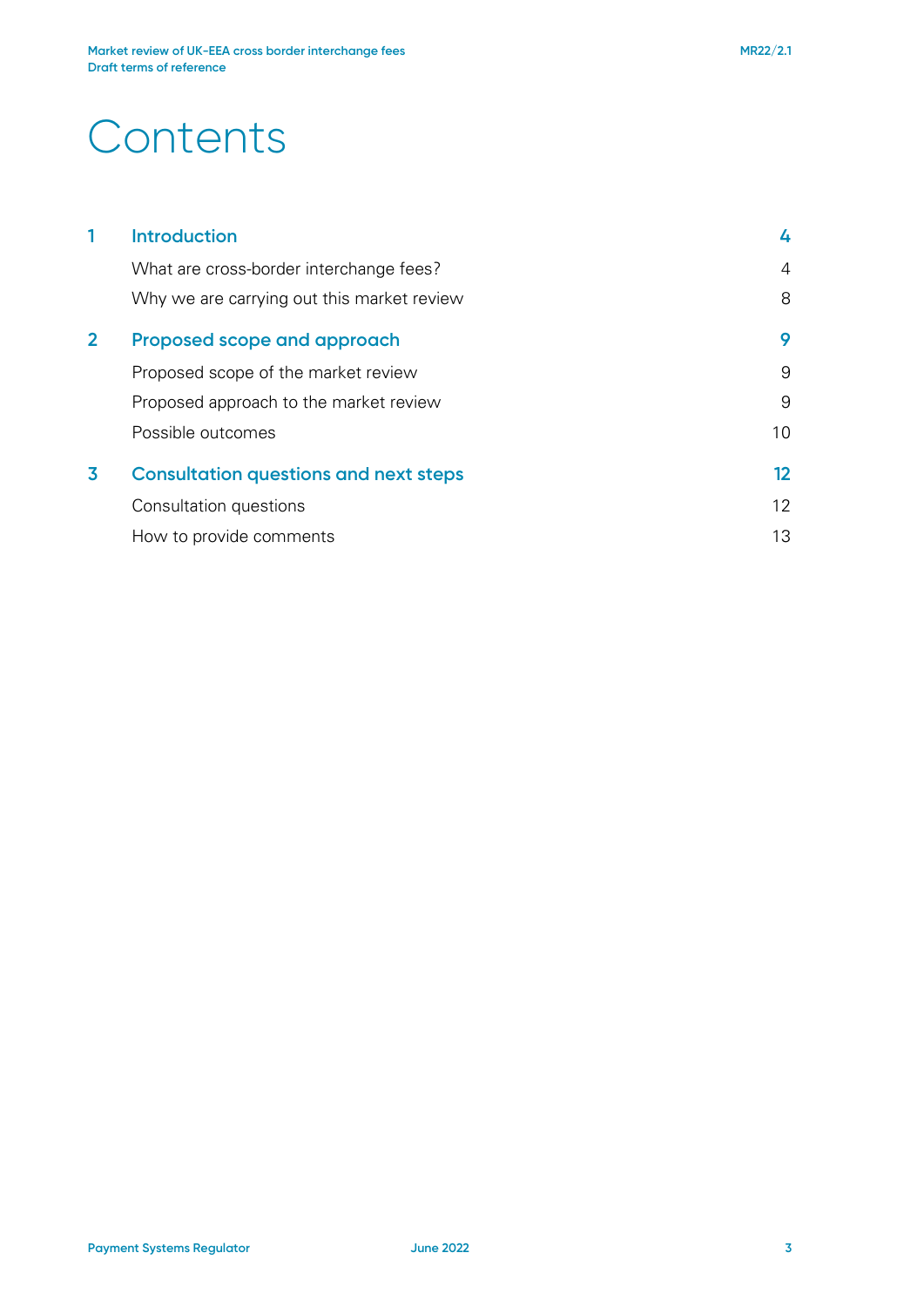## 1 Introduction

- **1.1** We are carrying out a market review under Part 5 of the Financial Services (Banking Reform) Act 2013 (FSBRA) into interchange fees applicable to consumer card transactions between the UK and EEA (UK-EEA) within the two largest card payment systems in the UK: Mastercard and Visa.
- **1.2** This document sets out the draft terms of reference (ToR) for our market review. It reflects the work, that we commenced in November last year, gathering and analysing information to help us identify where we should direct our attention. We are looking for feedback on this document and, in particular, on the proposed scope of and approach to the market review.
- **1.3** Card payments are critical to the smooth running of the UK economy as they enable people to pay for their purchases and merchants to accept payments for goods and services. They represent a well-established method for consumers to make payments, and their use is growing. In 2021, there were 21 billion UK issued debit card payments totalling £702 billion. UK issued credit card payments in the same year numbered 3.5 billion and amounted to £182 billion.
- **1.4** An important use of debit and credit card payments is for international transactions (that is, cross-border transactions where the issuer of the card and the merchant acquirer and/or point of sale location are based in different countries). For example, in 2021, one in 12 UK-issued debit card transactions were international.

## **What are cross-border interchange fees?**

#### Four-party card payment systems

- **1.5** As well as cardholders (individuals or businesses that use cards to buy goods and services), there are at least four other parties involved in four-party card payment systems:
	- **Merchants:** Organisations that accept payment by card.
	- **Operators of card payment systems (such as Visa and Mastercard):** Organisations that license issuers and acquirers to recruit cardholders and merchants, respectively. They manage the 'scheme rules' that govern how card payments are made and set the basis on which issuers, acquirers, merchants, cardholders and other parties participate in the card payment system.
	- **Acquirers:** Banks or other organisations licensed by operators of card payment systems to recruit merchants to accept card payments.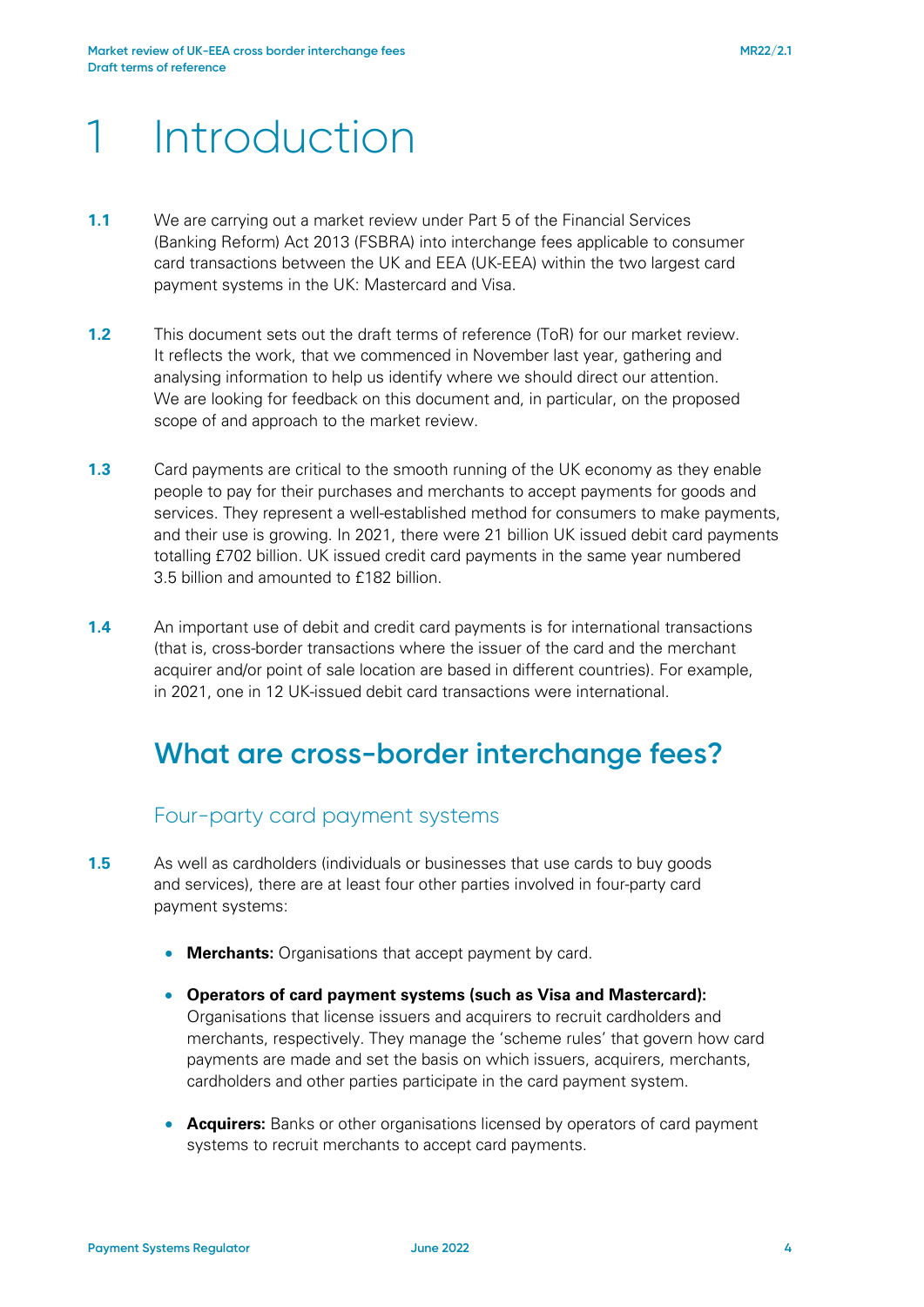• **Issuers:** Banks or other organisations licensed by operators of card payment systems to provide cards to cardholders. The issuer pays to the acquirer the money the merchant is owed for the transaction (less interchange fees) and debits the cardholder's account.





- **1.6** Figure 1 above shows the main flow of fees between parties in a four-party card payment system, including:
	- **interchange fees (IFs)**, which acquirers pay to issuers each time a card is used to buy goods or services<sup>[1](#page-4-0)</sup>; this is a per-transaction fee and is usually levied as a percentage of the transaction value<sup>[2](#page-4-1)</sup>
	- **scheme and processing fees**, which are set by Mastercard and Visa<sup>3</sup>

<span id="page-4-0"></span><sup>1</sup> The IF is typically deducted from the transaction amount that is paid by the issuer to the acquirer. Acquirers then typically pass the IF on to merchants through the MSC, so it represents a cost to merchants of accepting card payments.

<span id="page-4-1"></span><sup>2</sup> The direction of an IF will differ in the case of ATM transactions. For the purposes of this Terms of Reference document, we are not including ATM transactions, which will not be covered as part of this review.

<span id="page-4-2"></span><sup>3</sup> The terms 'scheme fees' and 'processing fees' include all fees acquirers and issuers pay to card payment systems operators. We note this is a change of terminology from our card-acquiring market review where we used the term 'scheme fees' to cover both scheme fees and processing fees. For further details on scheme fees and processing fees, please see our draft ToR for the Market Review into scheme and processing fees: [https://www.psr.org.uk/publications/market-reviews/mr22-1-1-card-scheme-and-processing-fees.](https://www.psr.org.uk/publications/market-reviews/mr22-1-1-card-scheme-and-processing-fees)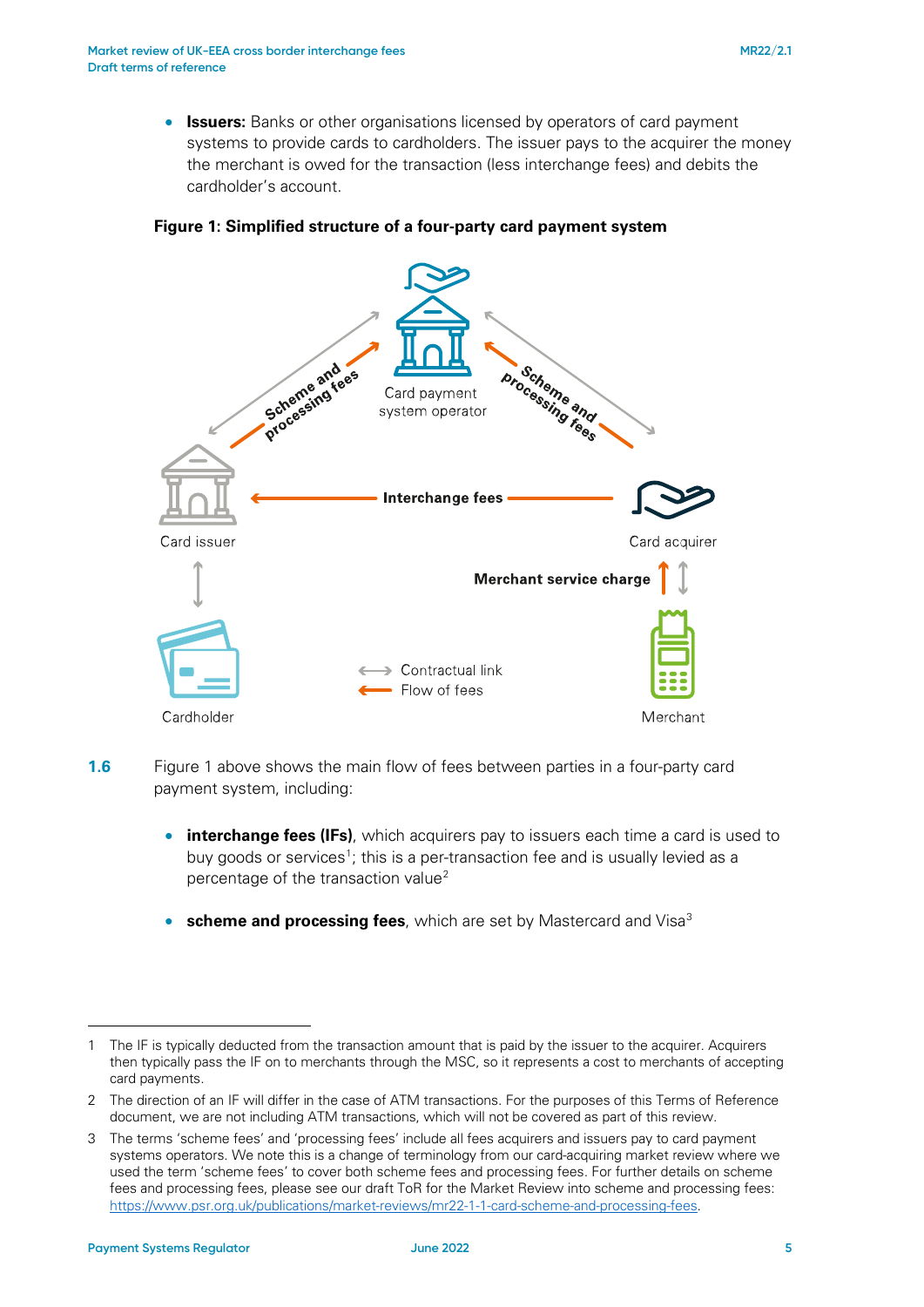- **merchant service charge (MSC)**, which is the total amount merchants pay to acquirers for card-acquiring services; this comprises interchange fees, scheme and processing fees and acquirer net revenue $4$
- **cardholder fees**, which cardholders may pay to the issuers

#### Cross-border interchange fees

- **1.7** Card transactions where the issuer, acquirer and the merchant point of sale location (the merchant location) are in the same country are typically defined as domestic transactions.<sup>[5](#page-5-1)</sup> The IFs applicable to these transactions are called domestic IFs. Transactions where the card was issued in a different country to the merchant location are typically referred to as cross-border transactions and the IFs are called cross-border IFs.
- **1.8** We distinguish between two types of UK-EEA cross-border transaction for the purposes of this market review:
	- **Outbound IFs:** Transactions using non-UK issued cards that is, EEA-issued cards, in the context of UK-EEA transactions – to make payments to a merchant located in the UK.
	- **Inbound IFs:** Transactions using a UK-issued card to make payments to a merchant not based in the UK – that is, merchants based in the EEA, in the context of UK-EEA transactions.

#### Regulation of cross-border interchange fees

- **1.9** From December 2015 until the end of the transition period following the UK's withdrawal from the EU, in December 2020, IFs for both consumer domestic UK transactions and UK-EEA (intra-EEA) transactions were subject to caps under the EU interchange fees regulation (EU IFR). For all these transactions, a single set of caps applied, which were 0.2% of the value of the transaction for consumer debit cards (including prepaid cards) and 0.3% of the value of the transaction for consumer credit cards.
- **1.10** In addition, any card transactions made by using a card issued outside the EEA at a merchant located in the EEA were subject to caps on interchange fees, set out in the commitments offered by Mastercard and Visa to the EU in the context of the European Commission's inter-regional interchange fees investigation (the 'Commitments'). The Commitments, which were made binding in 2019, differentiate between card-present (CP) and card-not-present (CNP) transactions.<sup>[6](#page-5-2)</sup> The former are subject to the same caps as in the EU IFR (that is, 0.2% for consumer debit and 0.3% for consumer

<span id="page-5-0"></span><sup>4</sup> Acquirer net revenue includes the costs the acquirer incurs (other than IFs and scheme and processing fees) to provide card-acquiring services, plus the acquirer's margin.

<span id="page-5-1"></span><sup>5</sup> This is as per the UK Interchange Fee Regulation definition.

<span id="page-5-2"></span><sup>6</sup> Consumer and business customers commonly use debit and credit cards to pay both in a 'face-to-face' and a 'non-face-to-face' (such as online or over the phone) way. The former are also referred to as card-present (CP) transactions while the latter are also known as card-not-present (CNP) transactions.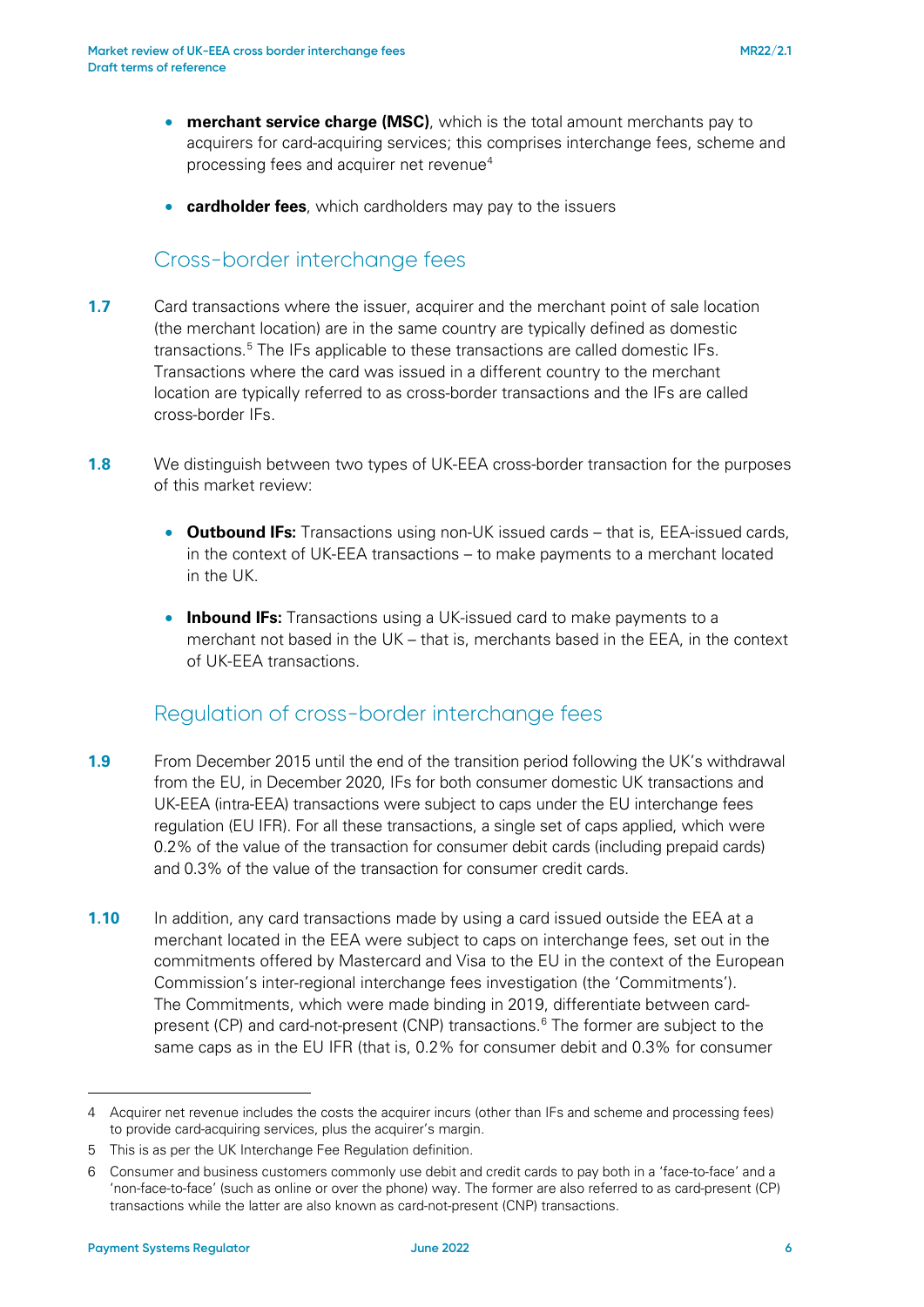credit) while the latter are subject to higher caps (1.15% and 1.5% for consumer debit and credit cards respectively).<sup>[7](#page-6-0)</sup> The Commitments are due to expire in 2024.

#### Recent changes in cross-border interchange fees

- **1.11** In January 2021, once the UK had withdrawn from the EU, the EU IFR ceased to apply to UK domestic transactions and cross-border transactions between the UK and EEA. The on-shored UK Interchange Fee Regulation (UK IFR) applies the cap levels set out in the EU IFR to UK domestic transactions.
- **1.12** A subset of cross-border UK-EEA transactions now fall within the scope of the caps set out in the Commitments, which distinguish between CP and CNP transactions. The caps in the Commitments apply to transactions involving a UK-issued card to make a payment to a merchant located in the EEA (that is, inbound IFs), but do not apply to transactions using an EEA-issued card to make payments to a merchant located in the UK (that is, outbound IFs). Outbound IFs are not currently subject to any caps.
- **1.13** Since the UK's withdrawal from the EU, Visa and Mastercard have decided to apply the same levels to both inbound and outbound IFs for UK-EEA transactions – that is, where a UK-issued card is used to pay a merchant located in the EEA, and where an EEAissued card is used to pay a merchant located in the UK:
	- for CP transactions using consumer debit and credit cards, IFs have remained at the same levels as when the EU IFR caps applied (0.2% and 0.3% respectively)
	- for CNP transactions using consumer debit and credit cards, IFs have increased from 0.2% and 0.3% to 1.15% and 1.5% respectively<sup>[8](#page-6-1)</sup>
- **1.14** The level of IFs set by Visa and Mastercard for UK-EEA CNP transactions correspond to the levels of the caps in the inter-regional Commitments accepted by the European Commission. Although the UK is no longer part of the EU, it remains part of the Single European Payments Area (SEPA), which is a point of difference between UK-EEA card transactions and other inter-regional card transactions involving cards issued outside the EEA used to pay merchants located in the EEA (for example, EEA-US or EEA-Japan transactions, where neither US nor Japan are part of SEPA).

<span id="page-6-0"></span><sup>7</sup> The higher caps on CNP transactions reflect the cost to EEA merchants of accepting alternative payment methods for such payments, such as e-wallets (digital wallets) funded via non-SEPA bank transfers.

<span id="page-6-1"></span><sup>8</sup> Visa and Mastercard announced and introduced changes to cross-border IFs as follows:

<sup>•</sup> At the end of 2020, Mastercard announced it would increase inbound IFs for consumer CNP transactions (from 0.2%/0.3% to 1.15%/1.5% for debit and credit cards respectively). These increases became effective in October 2021.

<sup>•</sup> In March 2021, Visa announced increases in both inbound and outbound IFs for consumer CNP transactions (effective from October 2021).

<sup>•</sup> Mastercard announced an increase to outbound IFs for consumer CNP transactions in early 2022. These increases to outbound IFs came into effect in April 2022.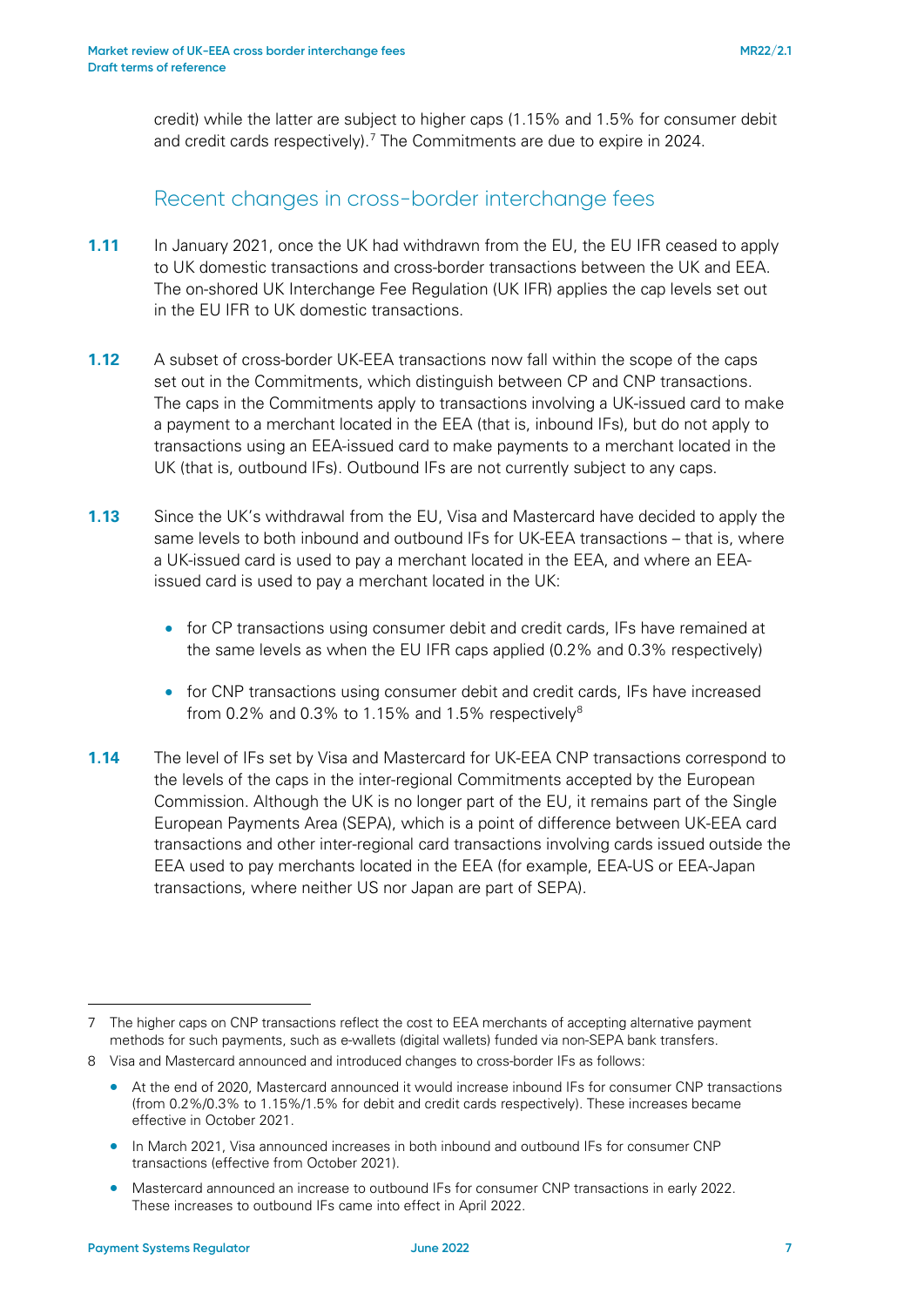## **Why we are carrying out this market review**

- **1.15** As set out above, since the UK's withdrawal from the EU, Visa and Mastercard have increased the IF rates for UK-EEA consumer CNP transactions by a factor of five.
- **1.16** As IFs represent a cost to merchants of accepting card payments, they are likely to be passed on to some or all of their customers (at least in part) in the prices they pay for goods and services. Some merchants have raised concerns about the increases in Visa's and Mastercard's UK-EEA IFs and the impact that these may have on their businesses.
- **1.17** Given these concerns, we are conducting a market review into UK-EEA consumer cross-border interchange fees using our powers under FSBRA. Market reviews are one of our tools for investigating how well markets or aspects of the markets for payment systems, or services provided by payment systems, are working in line with our statutory competition, innovation, and service-user objectives.
- **1.18** We want to understand the rationale behind the increases in IF rates for Visa and Mastercard's consumer debit and credit UK-EEA CNP transactions since the UK's withdrawal from the EU, as well as the impact of these increases.
- **1.19** In parallel with this market review, we are also carrying out a market review of scheme and processing fees. Further information on this review can be found at [https://www.psr.org.uk/publications/market-reviews/mr22-1-1-card-scheme-and](https://www.psr.org.uk/publications/market-reviews/mr22-1-1-card-scheme-and-processing-fees)[processing-fees.](https://www.psr.org.uk/publications/market-reviews/mr22-1-1-card-scheme-and-processing-fees)
- **1.20** The remainder of this document is set out as follows:
	- In **Chapter 2** we set out the proposed scope of, and approach to, the market review, including possible outcomes.
	- In **Chapter 3** we set out our consultation questions.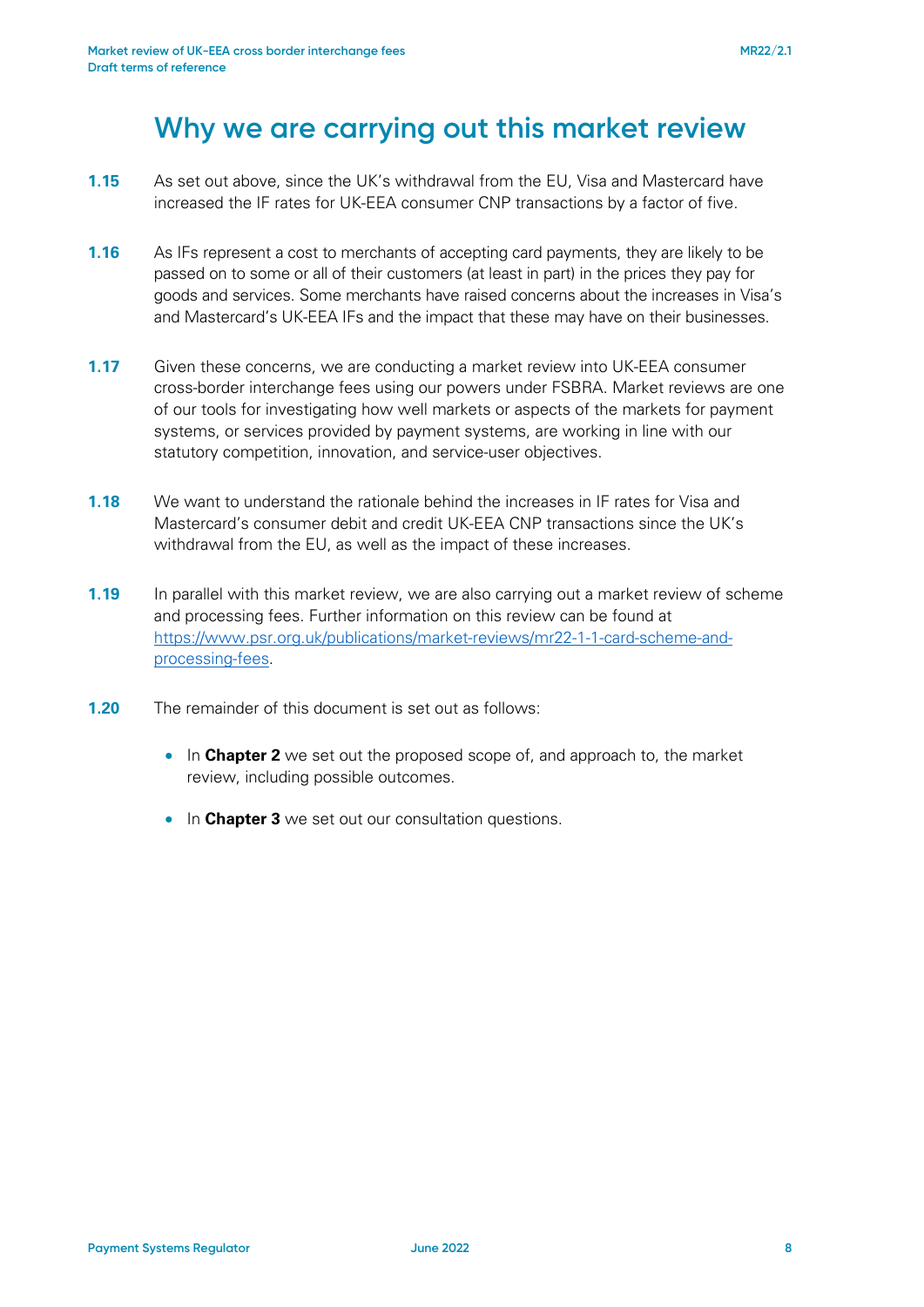# 2 Proposed scope and approach

## **Proposed scope of the market review**

- **2.1** We are conducting this market review because we want to understand the rationale for the increases in cross-border UK-EEA interchange fees and whether the card scheme operators' ability to increase these fees is an indication that the market(s) or aspects of market(s) is not working well.
- **2.2** Visa's and Mastercard's increases in IFs relate to consumer debit and credit CNP transactions for both:
	- transactions using a UK-issued card to make a payment to a merchant located in the EEA (inbound IFs), and
	- transactions using an EEA-issued card to make payments to a merchant located in the UK (outbound IFs)
- **2.3** In this market review, we propose to focus our investigation on UK-EEA cross-border IFs in the Visa and Mastercard card payment systems. [9](#page-8-0) It will cover both debit and credit consumer cards. We propose to focus only on IFs which were covered by the caps imposed by the EU IFR prior to the UK's withdrawal from the EU, that is, IFs applicable within four-party card payment systems to consumer debit and credit transactions within the EEA (when this included the UK). We will prioritise outbound IFs.

## **Proposed approach to the market review**

**2.4** We want to understand the impact of and rationale for the rises in IF levels for UK-EEA consumer debit and credit CNP transactions. For the reasons set out above, we are concerned that Visa and Mastercard's ability to increase these fees is an indication that the market(s) or aspects of market(s) is not working well for users, including in the form of higher prices paid by UK merchants and consumers. Although the scheme operators have already provided some explanation for the increases, we wish to explore further the basis for them.

<span id="page-8-0"></span><sup>9</sup> For the purposes of this market review, the term 'interchange fee' means the fee paid by the acquirer to the card issuer on a per transaction basis only. We do not use the definition in the Interchange Fee Regulation which also includes certain other payments received by the issuer, including net compensation, that are treated as part of the interchange fee. Other payments flowing between the parties to a transaction will be considered as part of our market review of scheme and processing fees: [https://www.psr.org.uk/publications/market-reviews/mr22-1-1-card-scheme-and-processing-fees.](https://www.psr.org.uk/publications/market-reviews/mr22-1-1-card-scheme-and-processing-fees)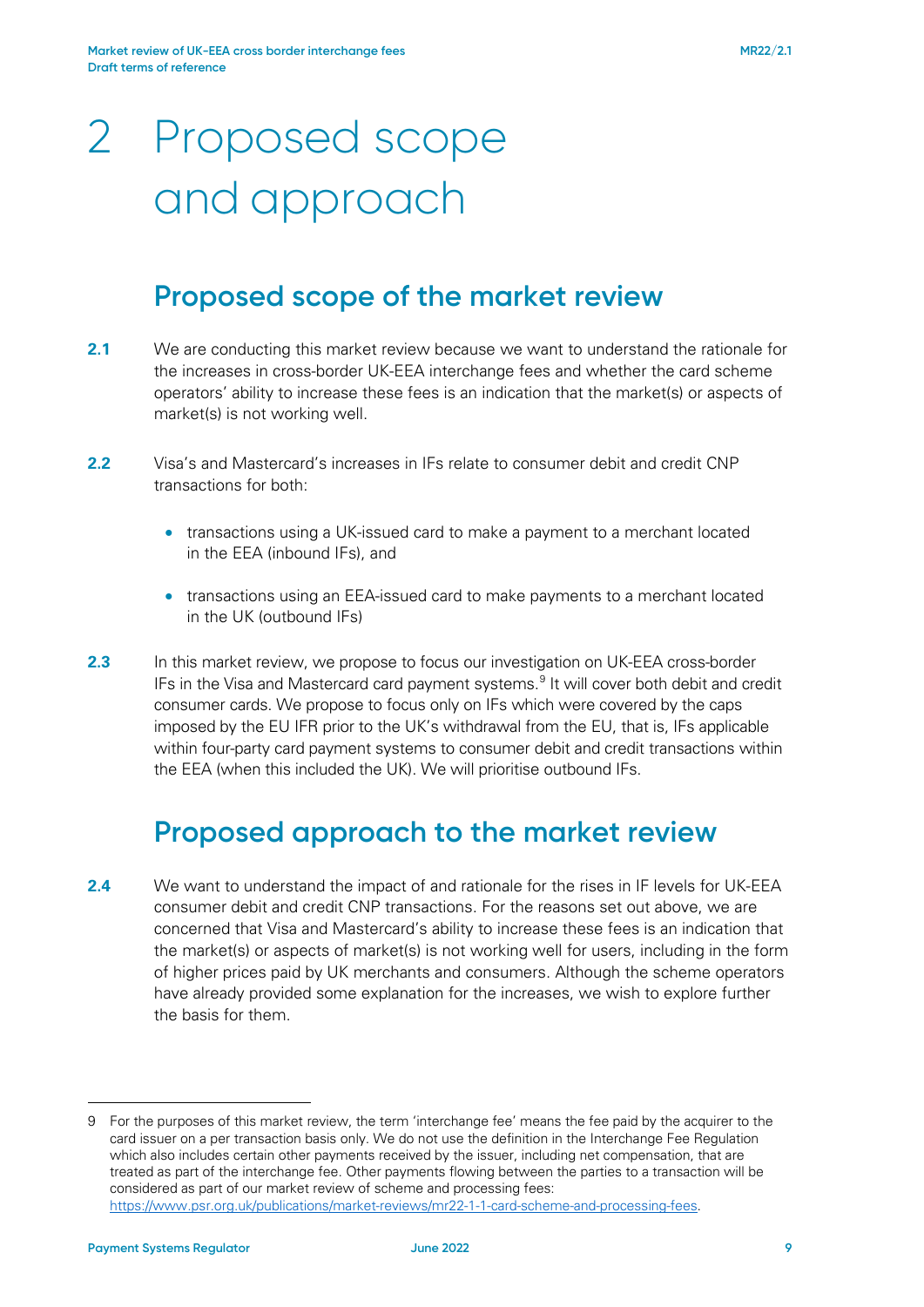- **2.5** We expect our thinking to develop over the course of the review, including the possibility that our concerns (regarding potential harm to competition, innovation or service-users) are amended, not pursued further or new ones added. These concerns also do not imply any pre-judgement of the outcome.
- **2.6** To investigate these potential concerns, we propose to examine the following issues:
	- The potential drivers and justifications for the increases in these IFs since the UK's withdrawal from the EU. As part of this, we shall examine the reasons provided by the card scheme operators and the considerations that Visa and Mastercard took into account when assessing the opportunity to increase these fees, including strategic, competition and regulatory aspects.
	- The impact of the increases in IFs for UK-EEA consumer debit and credit CNP transactions on competition, innovation and service users.

## **Possible outcomes**

- **2.7** We will consider what actions, if any, to take should we identify a need to promote effective competition or address detriments to current or potential service-users.<sup>[10](#page-9-0)</sup> For example:
	- making new, or amending existing, general directions
	- making new specific directions
	- requiring the operator of a regulated payment system to establish or change their operating rules, to notify us of rule changes or to seek our approval before making rule changes
	- making recommendations for industry initiatives or enhanced industry self-regulation
	- publishing guidance
	- carrying out an investigation into a potential breach of the Competition Act 1998
	- if applicable, open a regulatory enforcement investigation where it appears to us that there are circumstances suggesting that there may have been a compliance failure
	- making a market investigation reference to the Competition and Markets Authority (CMA) to investigate a market or a feature of several markets

<span id="page-9-0"></span><sup>10</sup> We recognise that the Bank of England (the Bank) is responsible for supervising systemically important financial market infrastructures (FMIs) in the UK, including payment systems, to ensure financial stability and operational resilience. Visa and Mastercard are both recognised as systemically important FMIs and so are supervised by the Bank. More detail on the Bank's approach to the supervision of FMIs can be found on its website[: https://www.bankofengland.co.uk/financial-stability/financial-market-infrastructure-supervision](https://www.bankofengland.co.uk/financial-stability/financial-market-infrastructure-supervision)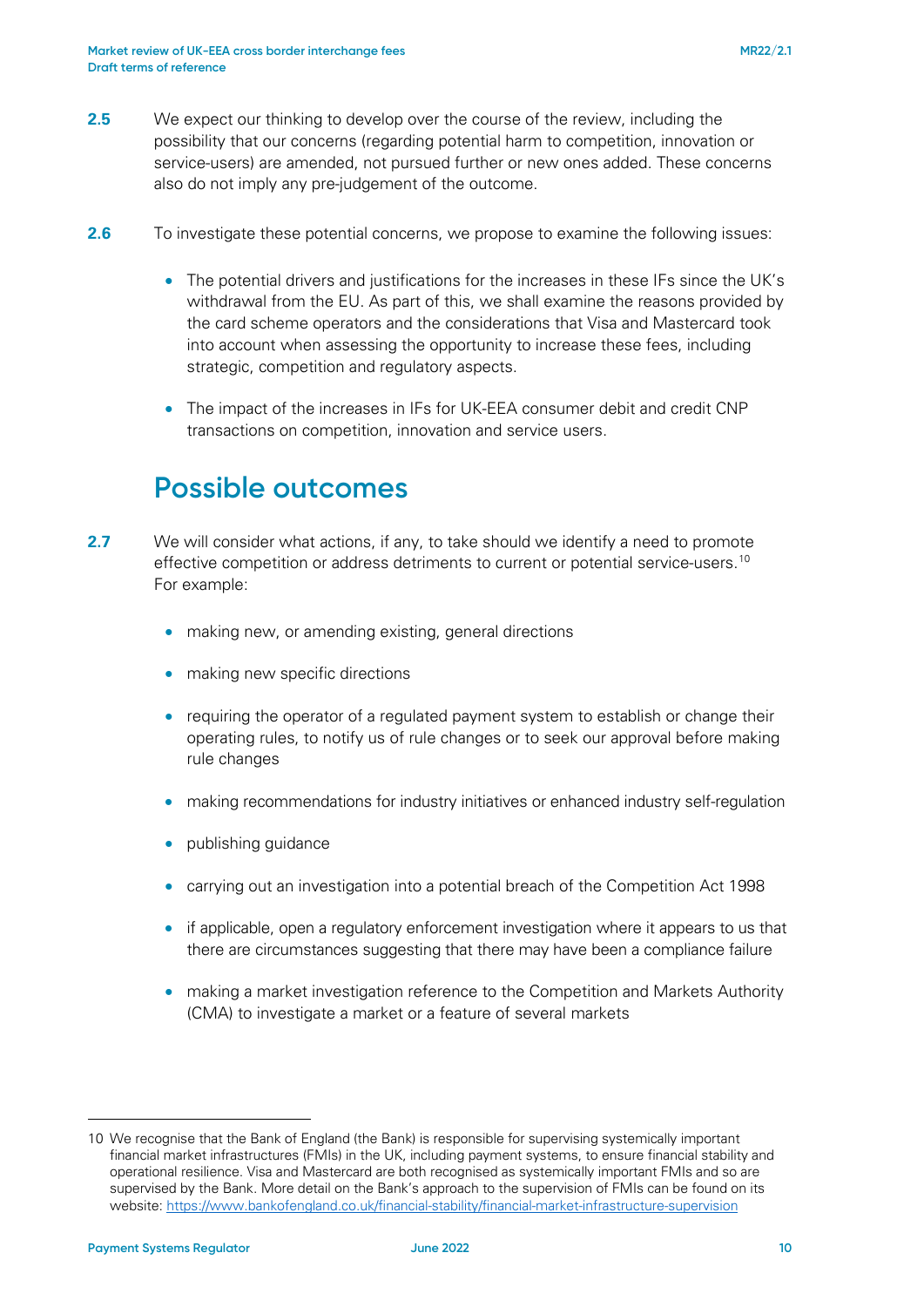- **2.8** We aim to ensure that any action we take is effective and proportionate to any detriments we identify. The following three principles will generally be relevant when considering intervention:
	- **The efficiency principle:** This is an expectation that resources are used in the most efficient and economical way.
	- **The proportionality principle:** This is where a burden or restriction that is imposed on a person, or on the carrying on of an activity, should be proportionate to any benefits that are expected to result from the imposition of that burden or restriction.
	- **The transparency principle:** This requires regulators to exercise their functions as transparently as possible.
- **2.9** In the absence of a need to promote effective competition, and the absence of any detriments to current or potential service-users, we would not act.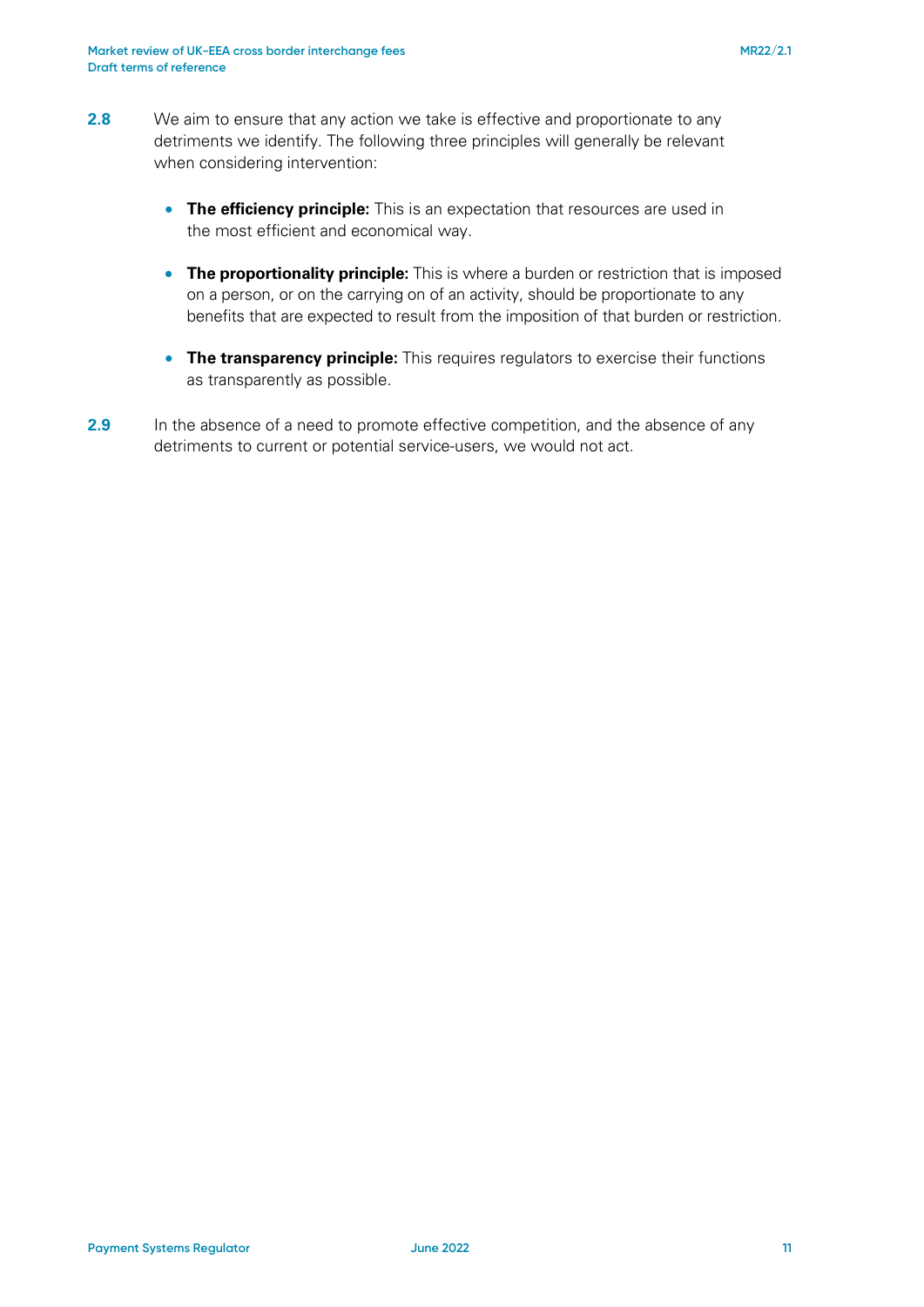# 3 Consultation questions and next steps

- **3.1** We welcome feedback on these draft ToR. We set out consultation questions below.
- **3.2** You can provide your comments in writing until **5pm on Tuesday 2 August 2022**.
- **3.3** We're planning a number of engagement events with stakeholders during the consultation. We'd like everyone with an interest to provide their feedback and help us shape our work. Further details of the engagement events will be provided to participants in due course.
- **3.4** Our scoping of the market review will continue following the publication of these draft ToR. We will also continue to liaise with other authorities (including financial regulators and the CMA) where appropriate.
- **3.5** After reviewing the comments on these draft ToR, we plan to publish the final ToR for the market review in Autumn 2022. We will set out our full timetable for the market review in that document.

## **Consultation questions**

**3.6** You are welcome to provide whatever comments you see fit, but it will be helpful if you can structure your responses in line with the following questions.

#### Scope

**3.7** We set out in paragraphs 2.1 to 2.3 the proposed scope of the market review.

#### **Question 1**

- Do you agree with the proposed scope of the market review? If not, please explain:
	- o how the proposed scope should be altered
	- o why you think the proposed scope should be altered in this way
- Please include any evidence you think is relevant to your response.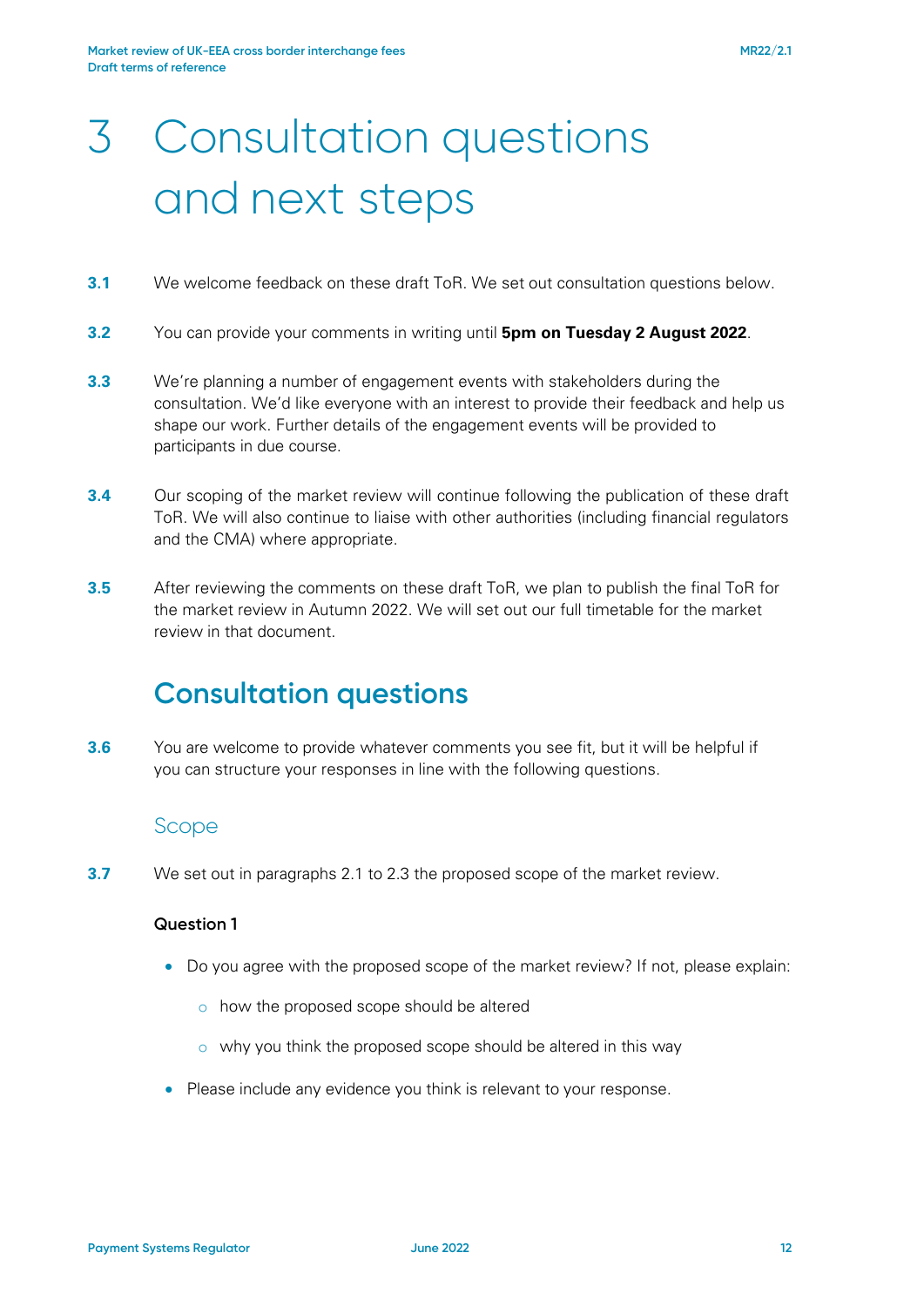### Our proposed approach

**3.8** We set out in paragraphs 2.4 to 2.7 our proposed approach.

#### **Question 2**

- Do you agree with our proposed approach? If not, please explain:
	- o how the proposed approach should be altered
	- o why you think the proposed approach should be altered in this way
- Please include any evidence you think is relevant to your response.

#### **Question 3**

- Do you have views on the potential concerns we propose to investigate (set out in para 2.5)?
- Are there other concerns with cross-border interchange fees that we should be considering?
- Please include any evidence you think is relevant to your response.

### **How to provide comments**

**3.9** Please send your comments by **5pm on Tuesday 2 August 2022**. You can email them to [cardfees@psr.o](mailto:cardfees@psr.org.uk)rg.uk or write to us at the following address:

> Cross-border interchange fees market review team Payment Systems Regulator 12 Endeavour Square London E20 1JN

**3.10** We will consider your comments on these draft ToR when preparing the final ToR for the market review.